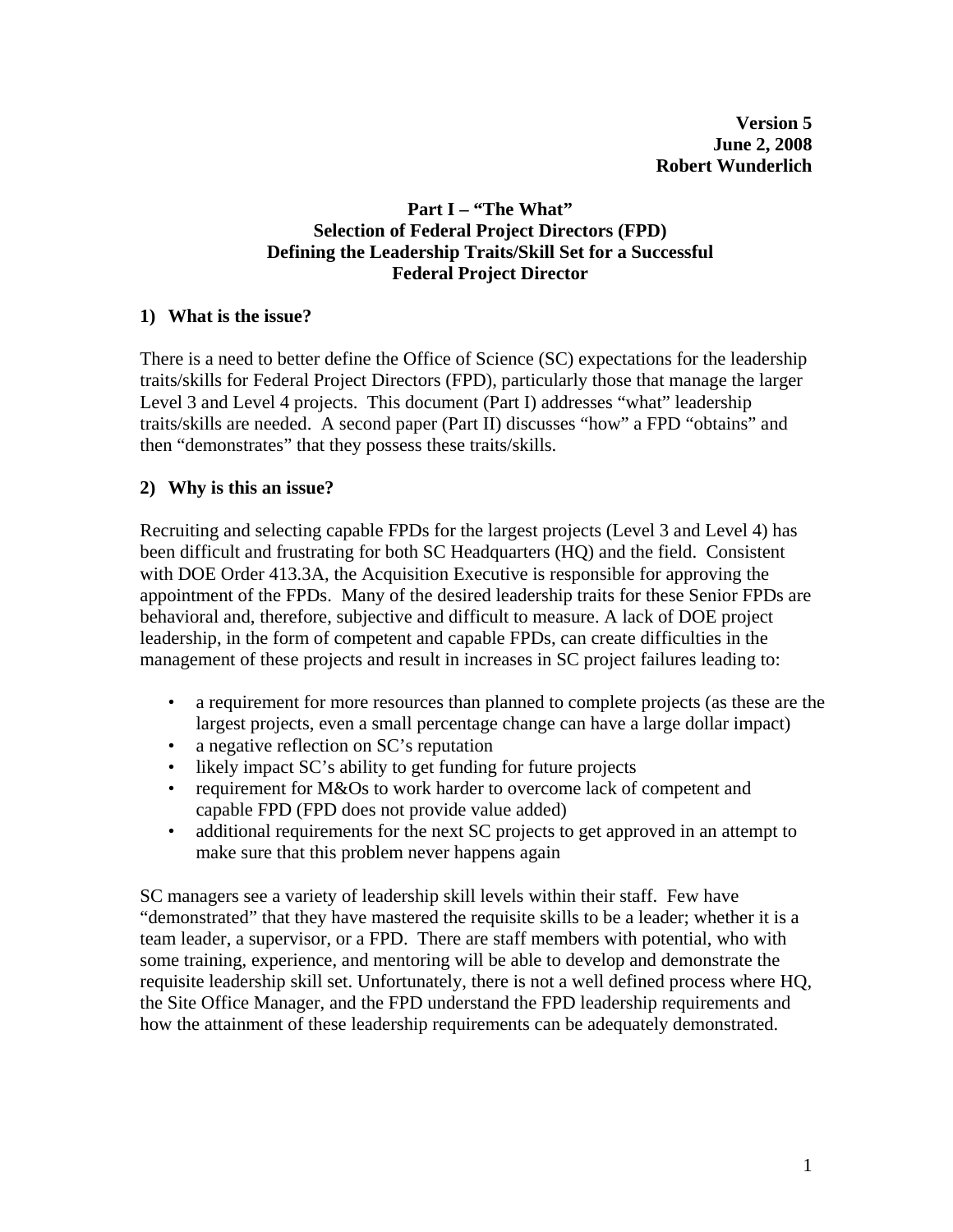## **3) What can be done about this issue?**

Leadership requirements for these senior FPD positions need to be more clearly defined. How these leadership traits can be demonstrated also needs to be better described. This information will be useful to the upcoming FPDs, as well as to their supervisors. In addition, specific programs (developmental assignments, mentoring, and training) can be put in place that allow potential FPDs to demonstrate or acquire the necessary leadership skill set.

It has been observed that leadership skills may be more difficult to acquire, as they fall under "personal capabilities and characteristics", than some of the more technical project management skills. See the chart below. (Source: Dr. Owen Gadeken, Project Managers as Leaders, Army R&D Magazine, 1997.)

# **Figure 7 PERSONAL ATTRIBUTES ARRAYED PERSONAL ATTRIBUTES ARRAIT BY EASE OF DEVELOPMENT BY EASE OF DEVELOPMENT**



#### **4) Where should the discussion start?**

First, there needs to be understanding of the higher level objective for selecting FPDs. The overall SC objective is to select competent and capable FPDs who will maximize SC's ability to successfully manage SC projects. For this study "competent and capable"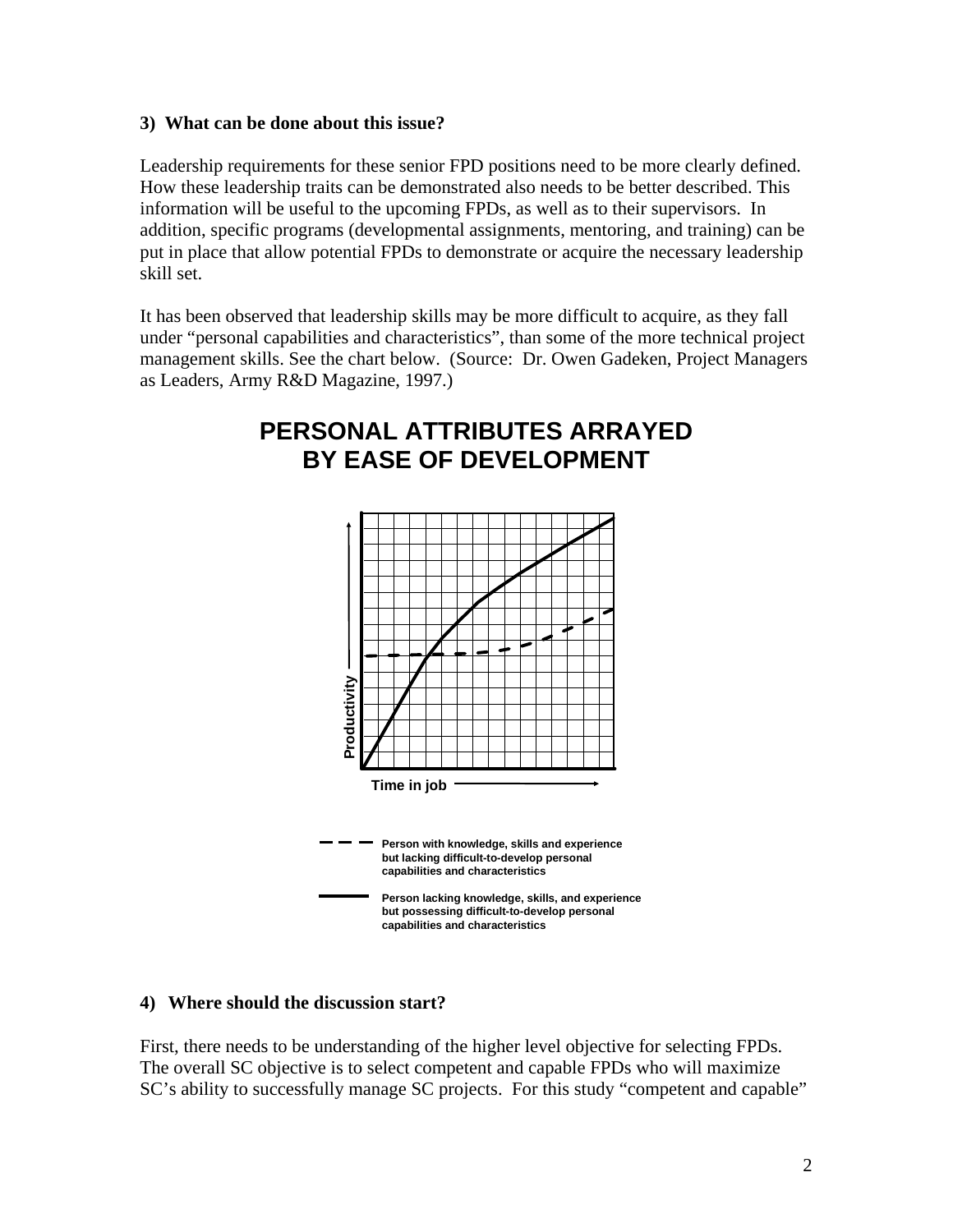means that they have the requisite project management technical skills, as well as the leadership skills. "Successful" implies effectively and efficiently achieving the approved project baseline. To ensure that this is a manageable study, the focus will be on the specific FPD leadership skills.

Next, leadership needs to be defined. According to the American Heritage Dictionary to "lead" is defined as "to show the way; to guide or direct in a course; to guide the action or opinion; to play a principle or guiding role; to direct the performance or activities; to act as a commander, director or guide; to afford a passage, route or course; to tend toward a certain goal or result; an example; and to lure along a particular course."

The role of the FPD also needs to be defined with an understanding that leadership has situational aspects. To summarize, the FPDs role is to be the "Owners' Representative" for the assigned project. FPDs serve as the single point of contact between DOE and the contractor, typically as a Contracting Officer's Representative. FPDs lead the Integrated Project Team and are responsible and accountable within DOE for ensuring the success of the assigned project. FPDs add value to the successful completion of the project.

One last definition that will be used throughout the study is "demonstrate". To demonstrate is "to prove or make evident; to describe or illustrate by practical application; to display; to make obvious or apparent."

An initial list of leadership skills and abilities from SC Management (Dan Lehman and Pat Dehmer) listed critical attributes for a capable and competent FPD.(Source: Dr. Owen Gadeken, Project Managers as Leaders, Army R&D Magazine, 1997.) The initial list of desirable attributes includes:

- a) Strongly committed to their mission
- b) Long term and big picture perspective
- c) Both systematic and innovative thinkers
- d) Selective in involvement with project issues
- e) Find and empower the best people for the project team
- f) Focus heavily on external stakeholders
- g) Thrive on relationships and influence
- h) Proactively gather/analyze information and insist on results

Mike Holland also contributed a list of attributes:

- i) Demonstrate Functional Competence professional skills, productivity, and effectiveness
- j) Demonstrate Problem Solving Ability critical thinking, takes appropriate action
- k) Demonstrate Personal Leadership accountability, motivation, ethical behavior
- l) Builds Partnerships respects others, builds consensus
- m) Communicates Effectively with all levels of the organization and with all stakeholders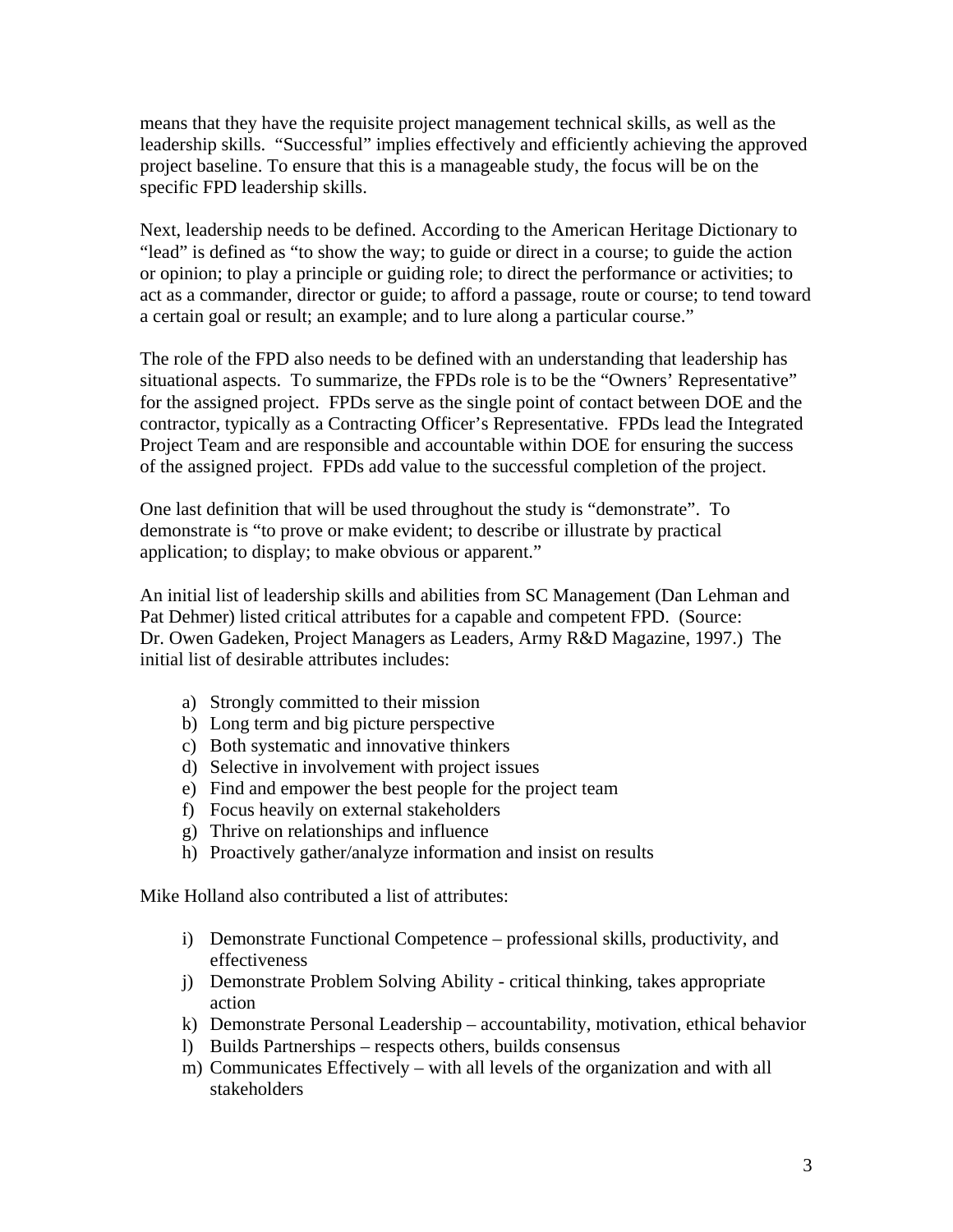- n) Be Innovative generate and encourage new ideas
- o) Be Resilient deal constructively with pressure, be optimistic, maintain focus, adapt to the unexpected

While these leadership traits apply to all FPDs, in general, the larger the project the more these leadership skills will be tested.

## **5) What approach was selected?**

The 8 criteria ('a' through 'h') provided by Dan Lehman and Pat Dehmer (above) was compared with Mike Holland's list to determine if anything in the 8 criteria needed to be modified (clarified or revised to better fit the SC circumstances) or expanded upon to better define the desired attributes. A number of reports/reviews of the DOE Project Management System were examined and the criteria used by the Project Management Institute was also reviewed.

### **6) What should the final product look like?**

The final product should be a consensus, detailed list of leadership attributes for senior FPDs. This list should be clear enough that SC HQ is satisfied that achieving the items on the list will mean that the likelihood of identifying a successful FPD will be maximized. Also, the Site Office Manager can then use the list for recommending the selection of a FPD and for development and training needs. The list should provide clearer expectations for SC staff seeking to become a senior FPD. Finally, it is important to consider how a FPD can obtain proficiency in the essential FPD leadership skills.

If this was an easy task such a list would have been available long ago. Leadership attributes will continue to contain some subjectivity. There is no single test that will remove all the subjectivity. The overall objective is to make the FPD selection process better and to reduce the level of uncertainty associated with such a selection.

# **7) Initial Draft Product**

#### **a) Are strongly committed to their mission by demonstrating that they:**

- 1) actively serve as a single point of contact between DOE and the project with responsibility, authority, and accountability for project results
- 2) can clearly articulate their responsibilities and authorities for project success and provide clear examples of their execution
- 3) are driven to achieve successful project results
- 4) place project mission above personal goals and ego
- 5) ensure that the contractor understands the DOE expectations for the project (interprets, provides more detail, provides examples, etc.)
- 6) are viewed as providing a fair and impartial assessment of contractor project performance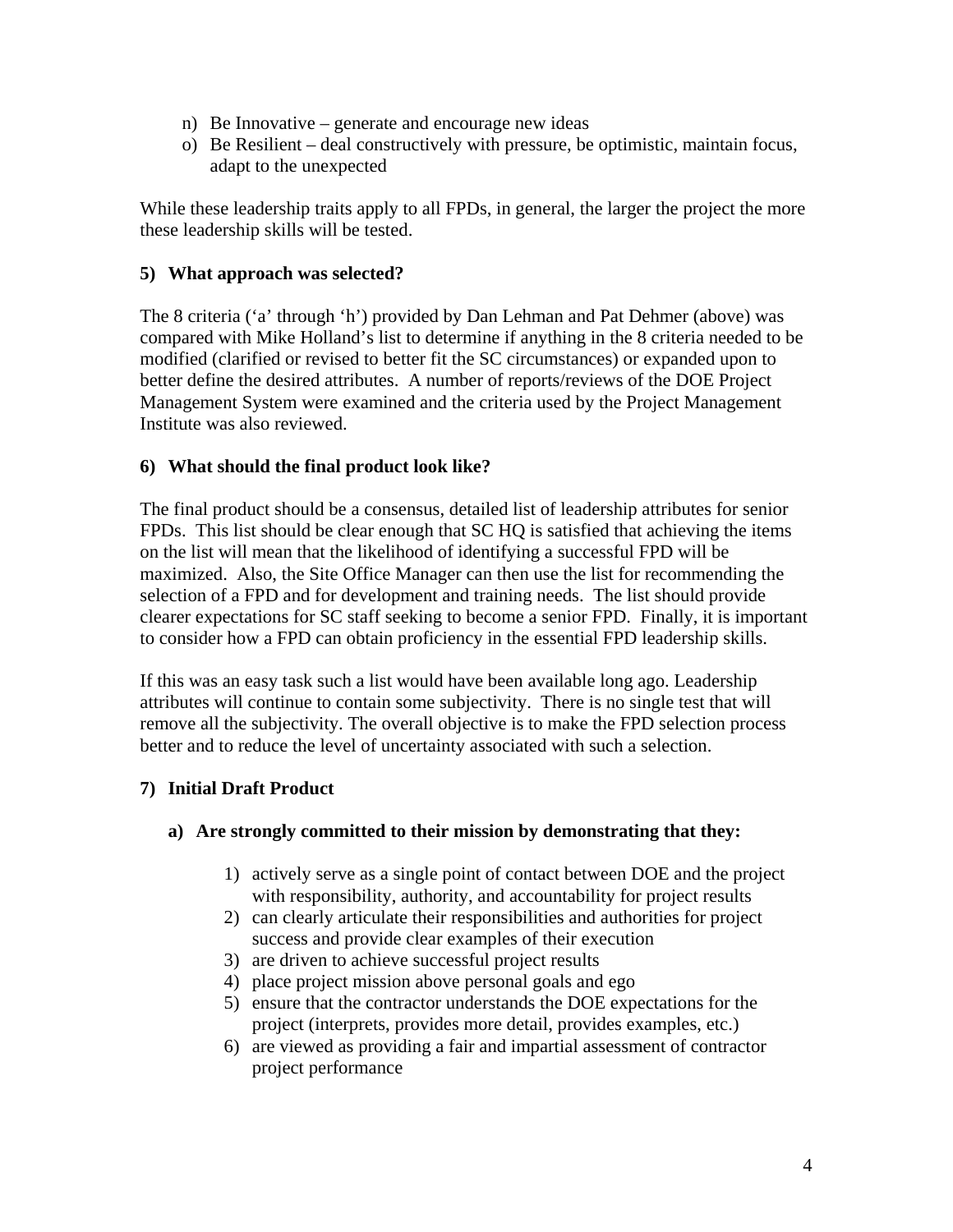- 7) understand the key issues facing project success and takes actions when needed to ensure that the contractor is performing up to expectations
- 8) can clearly articulate their own contributions to project success
- 9) know when to engage the Site Office Manager, SC HQ Program Manager, and/or Laboratory Management to become involved in significant threats to project success that are outside the control of the FPD

## **b) Have a long term and big picture perspective by demonstrating that they:**

- 1) understand and can articulate the importance of the project in the overall SC R&D Program strategy
- 2) understand and can articulate the importance of the project in the overall success of the Laboratory
- 3) understand and can articulate what is needed for the project to be successful
- 4) understand and can articulate what are the primary risks and threats to project success
- 5) understand and can articulate what it means to DOE and the Laboratory for the project to fail
- 6) understand and can articulate how they, as a FPD, participate in the project management process to enhance the success of the project
- 7) understand and can articulate the role of the contractor and their relationship to DOE
- 8) maintain overall focus on achieving a successful project
- 9) provide informative and timely reporting to their management and to SC HQ
- 10) ensure the contractor understands DOE expectations
- 11) display effective negotiation skills

# **c) Are both systematic and innovative thinkers by demonstrating that they:**

- 1) are not afraid to make decisions (knows when there is sufficient information to make a decision or risk is manageable) and then can support and defend those decisions based on sound logical thinking
- 2) are actively involved in key project decisions
- 3) can describe and defend major project actions in terms of ensuring project success
- 4) actively participate in SC reviews of the project
- 5) can provide an objective assessment of the project
- 6) can be counted on to develop innovative solutions to problems

#### **d) Are selective in their involvement in project issues by demonstrating that they:**

- 1) can identify important issues that threaten project success and then take an active role; does not get bogged down in non-critical issues; can tell the difference
- 2) ensure corrective actions are implemented for important issues
- 3) actively participate in contingency planning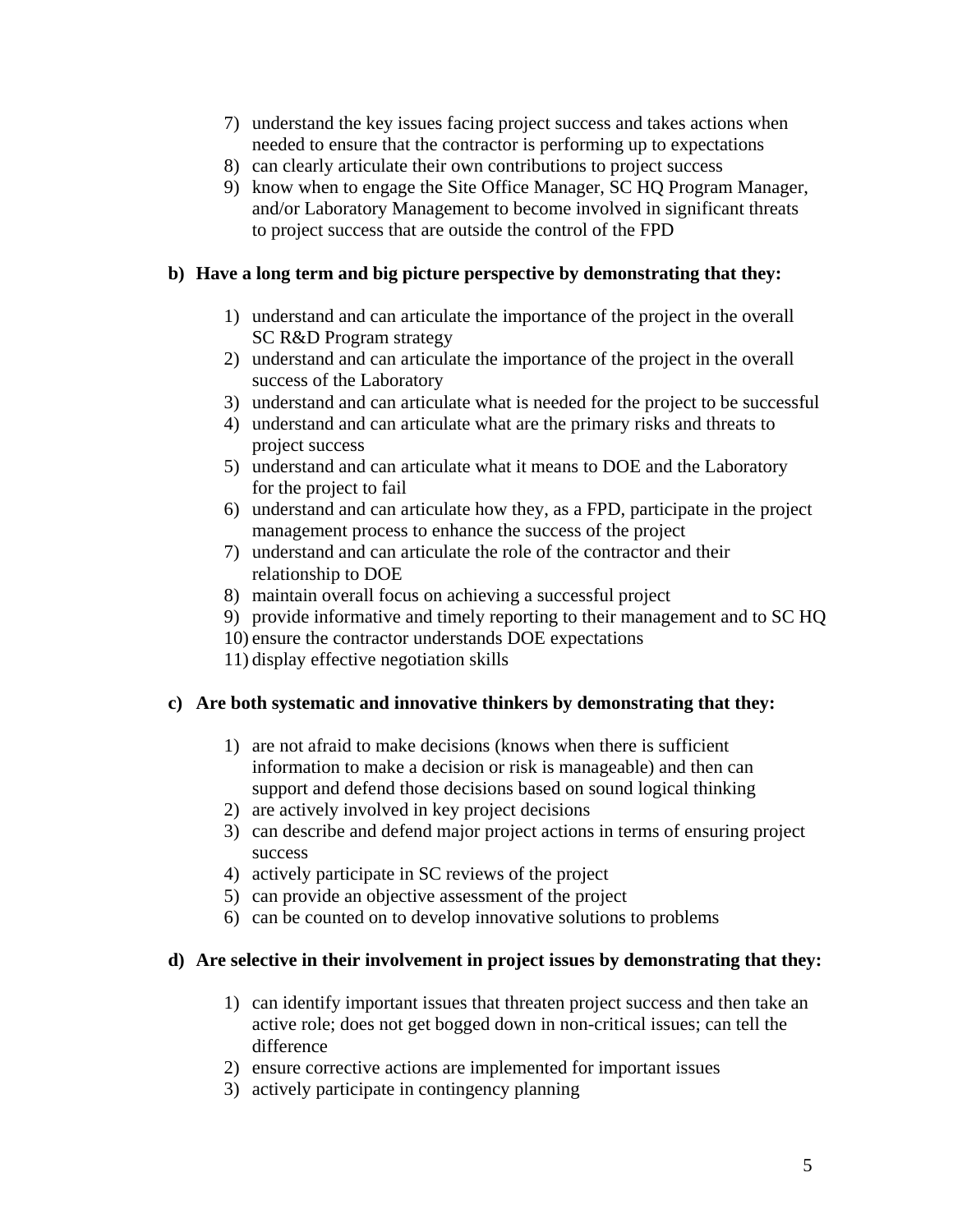# **e) Find and empower the best people for their project team by demonstrating that they:**

- 1) can delegate authority to IPT project team members and hold them accountable for results; however, they understand that they, as the FPD, are still responsible for the results
- 2) ensure adequate support is available from the Site Office or Support Center to assist in identifying important issues and working them to a satisfactory resolution
- 3) successfully motivate the IPT

# **f) Effectively engage external stakeholders by demonstrating that they:**

- 1) identify those stakeholders who can jeopardize project success; understand their issues and develop strategies to deal with those issues to ensure these issues do not jeopardize the success of the project
- 2) build partnerships with stakeholders and work to build a consensus where it is needed for the project to be successful
- 3) ensure permits and other regulatory requirements are met
- 4) understand OECM requirements and develop a reasonable strategy to meet/respond to these requirements

# **g) Thrive on internal relationships and influence by demonstrating that they:**

- 1) work closely with the "responsible SC HQ Office" and Acquisition Executive to ensure that they understand project status and issues and what actions need to take to support the success of the project
- 2) keep responsible SC HQ Program Office informed on key project issues that could jeopardize project success
- 3) ensure their Site Office management understands project status and issues
- 4) solicit assistance where needed to ensure project success
- 5) accepts and responds positively to feedback and criticism and strives to demonstrate improved performance

# **h) Proactively gather/analyze information and insist on results by demonstrating that they:**

- 1) have logical problem solving capabilities; can articulate how the solution was developed from data
- 2) ensure expectations for project success are understood by their management and how these expectations are being achieved
- 3) take the initiative on identifying potential issues and possible contingency plans
- 4) hold the contractor responsible for overall performance; fairly evaluates contractor project performance